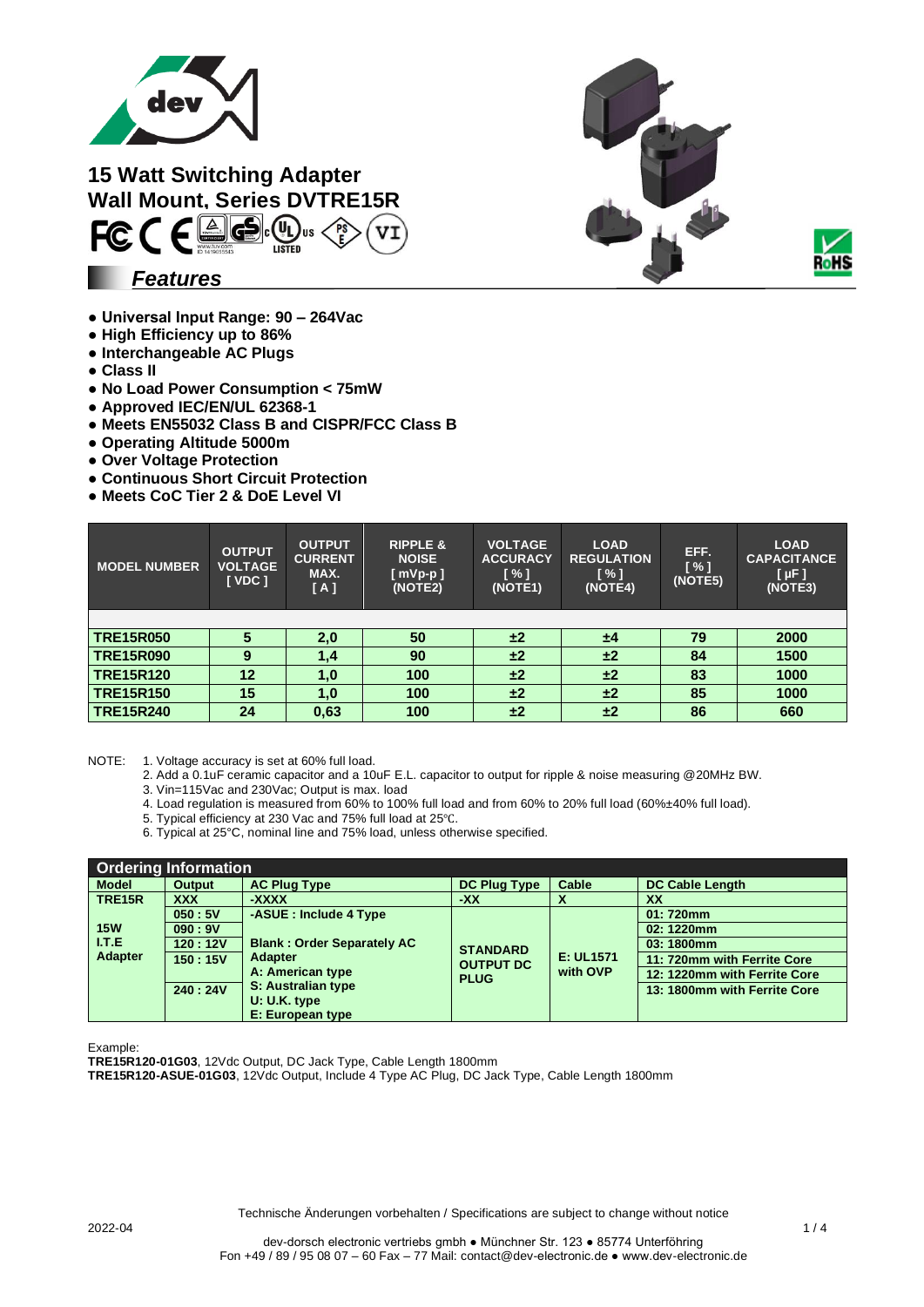# **Specifications**

## **Series DVTRE15R**

### **INPUT SPECIFICATIONS:**

|                                                                                                                                                                                                                                                                                                                                                                                                                                                                                                                                                                            | .90-264Vac  |
|----------------------------------------------------------------------------------------------------------------------------------------------------------------------------------------------------------------------------------------------------------------------------------------------------------------------------------------------------------------------------------------------------------------------------------------------------------------------------------------------------------------------------------------------------------------------------|-------------|
| $\begin{minipage}{0.9\linewidth} \textbf{Frequency} \end{minipage} \begin{minipage}{0.9\linewidth} \textbf{Frequency} \end{minipage} \begin{minipage}{0.9\linewidth} \textbf{Frequency} \end{minipage} \begin{minipage}{0.9\linewidth} \textbf{Frequency} \end{minipage} \begin{minipage}{0.9\linewidth} \textbf{query} \textbf{query} \textbf{query} \textbf{query} \textbf{query} \textbf{query} \textbf{query} \textbf{query} \textbf{query} \textbf{query} \textbf{query} \textbf{query} \textbf{query} \textbf{query} \textbf{query} \textbf{query} \textbf{query} \$ | .47 to 63Hz |
|                                                                                                                                                                                                                                                                                                                                                                                                                                                                                                                                                                            |             |
|                                                                                                                                                                                                                                                                                                                                                                                                                                                                                                                                                                            |             |
|                                                                                                                                                                                                                                                                                                                                                                                                                                                                                                                                                                            | .250uA max. |

### **OUTPUT SPECIFICATIONS:**

#### **GENERAL SPECIFICATIONS:**

#### **SAFETY & EMC:**

п

| EMC Emission  EN 55032: 2015/AC: 2016, EN 61000-3-2:2014, EN 61000-3-3:2013, FCC CFR Title 47 Part 15 Subpart B Class B |
|-------------------------------------------------------------------------------------------------------------------------|
| Conducted DisturbanceEN 55032:2015/AC:2016, EN 61000-6-3, EN 61204-3, FCC CFR Title 47 Part 15 Subpart B: 2016 Class B  |
| Radiated DisturbanceEN 55032:2015/AC:2016, EN 61000-6-3, EN 61204-3, FCC CFR Title 47 Part 15 Subpart B: 2016 Class B   |
|                                                                                                                         |
|                                                                                                                         |
|                                                                                                                         |
|                                                                                                                         |
|                                                                                                                         |
|                                                                                                                         |
|                                                                                                                         |
|                                                                                                                         |
|                                                                                                                         |
|                                                                                                                         |
|                                                                                                                         |

# Derating Curve



Technische Änderungen vorbehalten / Specifications are subject to change without notice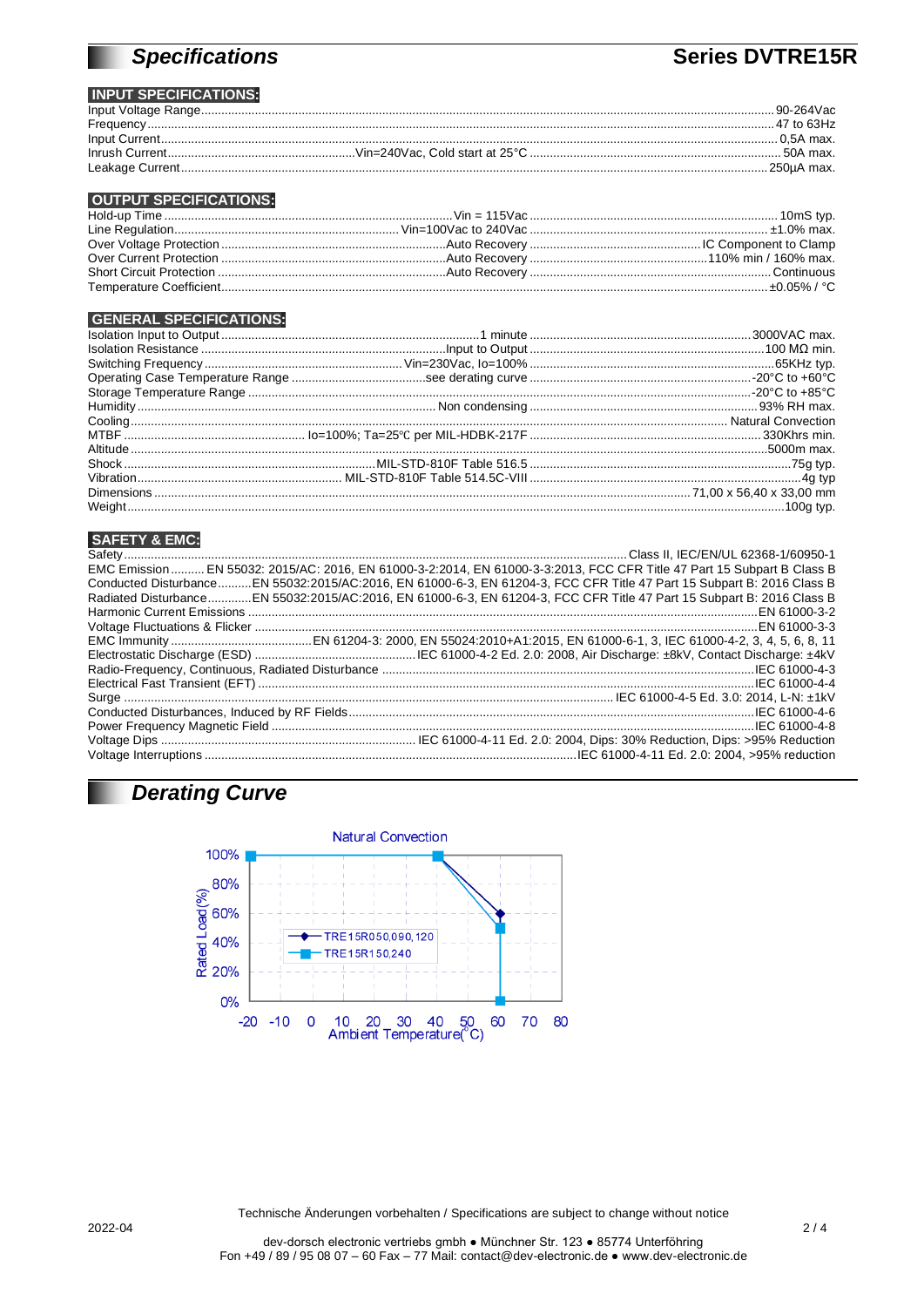## *Mechanical Specification* **Series DVTRE15R**



2022-04 3 / 4

Technische Änderungen vorbehalten / Specifications are subject to change without notice